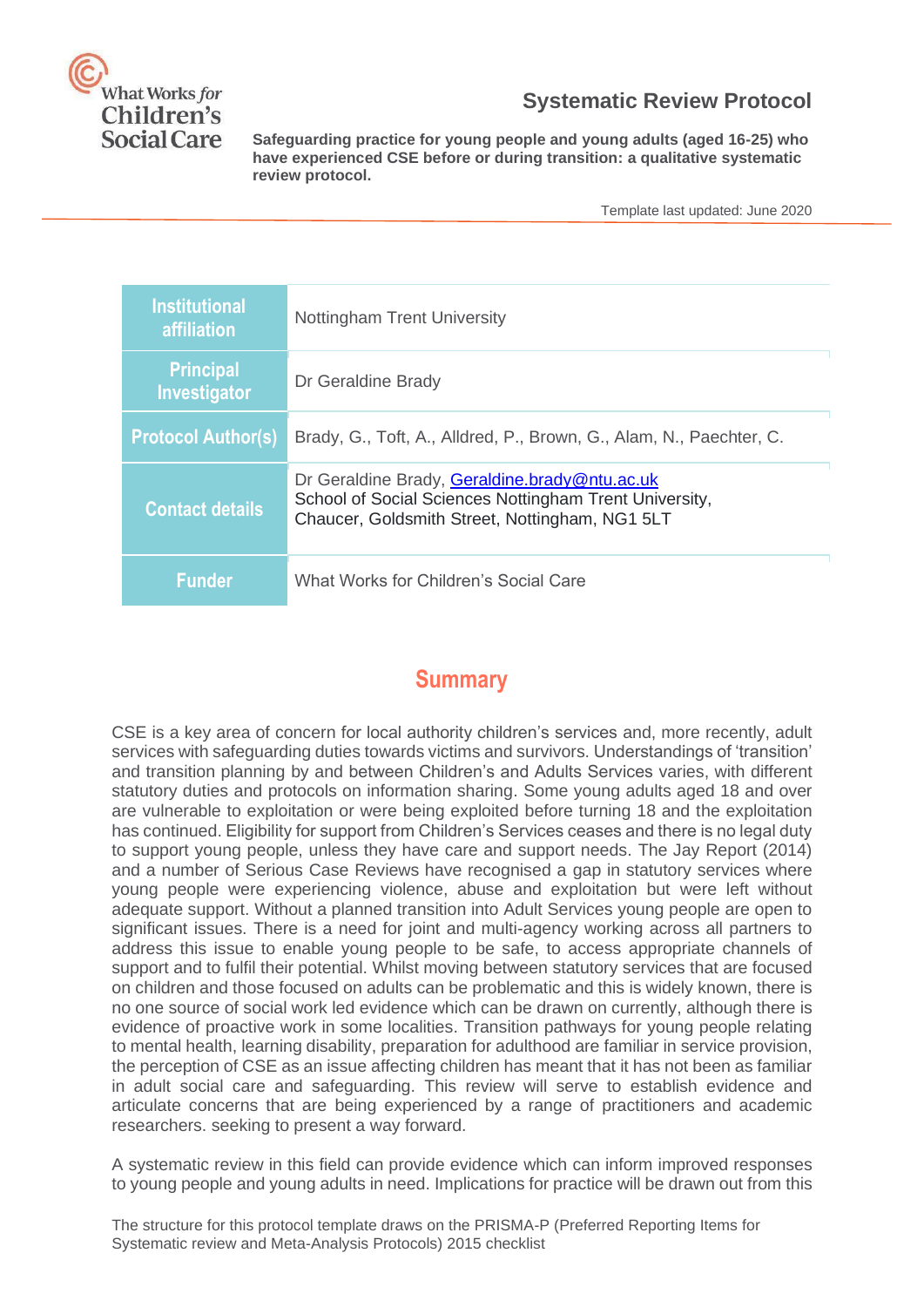review, with an over-arching focus on improving outcomes for children, young people and young adults. This review will lead to:

- ➢ Increased understanding of referral and assessment processes with children's and adults' social care and other agencies to safeguarding sexually exploited young people and young adults.
- ➢ Identification of successful transition outcomes and challenges for young people and young adults who have experienced sexual exploitation.
- ➢ Increased understanding of challenges in this area of social care practice and opportunities for change, through identification of ways of organising safeguarding and support for children, young people and young adults.
- ➢ Recommendations for practice that close gaps and increase success of safeguarding and support

#### **Table of contents**

| Part 1 – Rationale and question formulation | Page 2 |
|---------------------------------------------|--------|
| Part 2 – Identifying relevant work          | Page 4 |
| Part 3 – Risk of bias assessment            | Page 7 |
| Part 4 – Summarising the evidence           | Page 8 |

### **Part 1) Rationale and question formulation**

| <b>Rationale</b> | It can be argued that the challenges which are present in managing<br>CSE during childhood and adolescence become more complex as<br>young people progress towards adulthood and beyond the legal<br>remit of child safeguarding systems (Holmes, 2018). Various forms<br>of exploitation can continue into adulthood (Coy, 2009; Holmes,<br>2018) and some young people may be more vulnerable to extra-<br>familial exploitation than others. For example, young people who are<br>in care, leaving care or care experienced (Hallett, 2015; Franklin,<br>Bradley, Brady, 2019), and children and young people with learning<br>disabilities may be particularly socially isolated and vulnerable to<br>grooming (Franklin and Smeaton, 2017), which can continue after<br>the age of 18 is reached. Under The Care Act (2014) young people<br>are assessed as to whether they meet the definition of an adult at<br>risk when turning 18, which calls into question thresholds used to<br>define 'risk'. There are a number of 'unchallenged assumptions'<br>(Phoenix, 2019) which underpin CSE practice, policy and the |
|------------------|-----------------------------------------------------------------------------------------------------------------------------------------------------------------------------------------------------------------------------------------------------------------------------------------------------------------------------------------------------------------------------------------------------------------------------------------------------------------------------------------------------------------------------------------------------------------------------------------------------------------------------------------------------------------------------------------------------------------------------------------------------------------------------------------------------------------------------------------------------------------------------------------------------------------------------------------------------------------------------------------------------------------------------------------------------------------------------------------------------------------------------|
|                  | regulatory framework.<br>Professionals working in the field of CSE are keen to improve<br>practice, recognising that there is room for improvement. An<br>important first step is to collate what is currently happening for young<br>people that continue to need support post 18 or disclose previous<br>CSE after 18. The way in which some young people present to<br>services can mean that they may fall through the gaps and do not<br>receive an appropriate response, for example, the framing of 'risk'<br>for disabled and neurodiverse young people (Franklin, Brady,<br>Bradley, 2020) and Black and minority ethnic young people<br>(Barnard, 2019) may lead to inequality or some children's                                                                                                                                                                                                                                                                                                                                                                                                                 |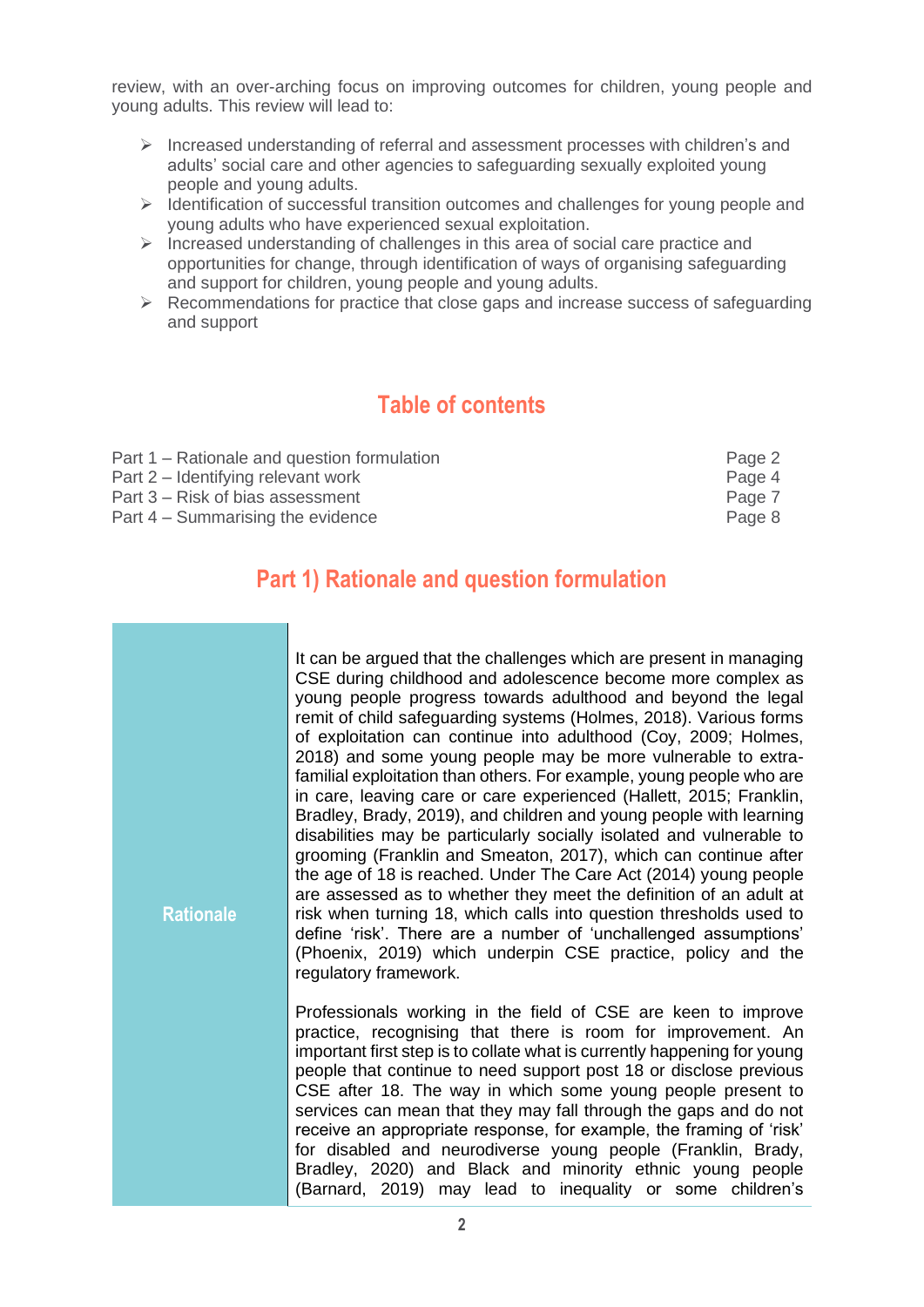experiences being rendered invisible. There are a number of issues relating to transition between those services appropriate for children and those more appropriate for adults, largely unexplored in peer reviewed literature, more often exposed in wider grey literature. However, this range of studies, reports, practices and responses remains largely undetected as they are disparately located, interdisciplinary, spanning academia and practice. It is a timely moment to draw together what is currently known about safeguarding children and young people aged 16-25, from the past 20 years of CSE evidence.

This review will highlight complexities and contradictions in safeguarding and support provided to children, young people and young adults. It aims to increase understanding of this field of social care and make recommendations for research, policy and practice which enhances support.

As the review will be qualitative, we will be using PICo, which is more suitable and aligns with the approach outlined by the Joanna Briggs Institute. The PICo mnemonic stands for the Population, the Phenomena of Interest and the Context.

Population: Young people and young adults (aged 16-25) Interest: Safeguarding victims and survivors of Child Sexual **Exploitation** 

Context: Transition Year

Over-arching question: What does the literature say about safeguarding practice for young people and young adults (aged 16- 25) who have experienced CSE before or during transition?

➢ *How is safeguarding from 16 years onwards organised and how is risk assessed in this age group?*

**Research question(s)**

- ➢ *What do we know about continued need for services and support post 18 years amongst young people who have experienced CSE?*
- ➢ *Is the evidence clear about thresholds for action across universal, targeted and specialist services?*
- ➢ *What facilitates or constrains a successful transition for young people who have experienced CSE?*

Population: We include young people aged 16-25, taking a fluid approach to transition as it is not a one-off event and can extend into young adulthood. This is the age up to which young people (including those with long term health conditions, disability, care leavers) can receive social care support.

Interest: There is no globally recognised definition or an agreed UK definition of CSE (Kelly and Karsna, 2017), therefore, for the purpose of this review we will use the 2017 Department for Education in England government definition: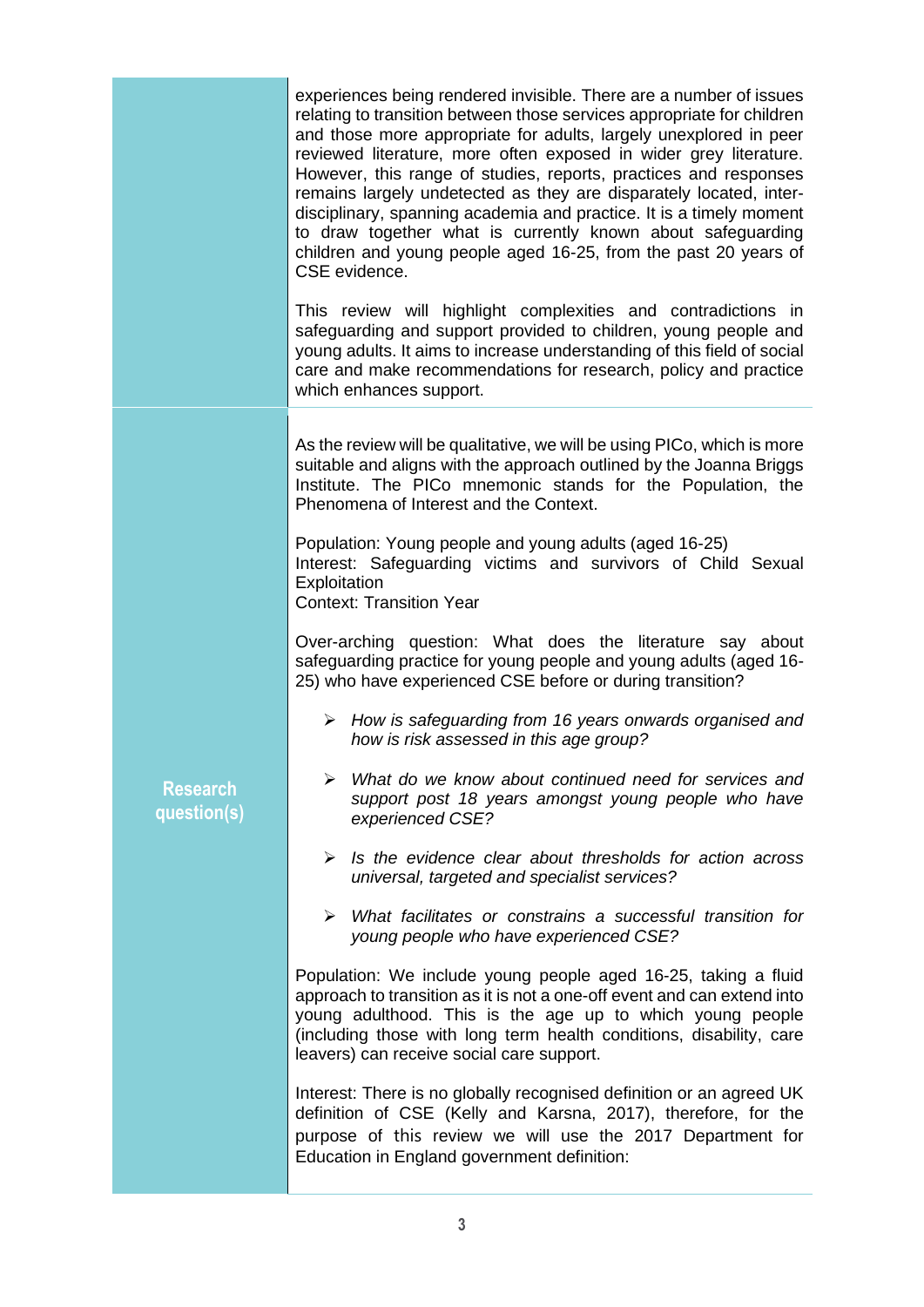*Child sexual exploitation is a form of child sexual abuse. It occurs where an individual or group takes advantage of an imbalance of power to coerce, manipulate or deceive a child or young person under the age of 18 into sexual activity (a) in exchange for something the victim needs or wants, and/or (b) for the financial advantage or increased status of the perpetrator or facilitator. The victim may have been sexually exploited even if the sexual activity appears consensual. Child sexual exploitation does not always involve physical contact; it can also occur through the use of technology (DfE 2017: 5).*

Context: Transition is defined as a process of moving from child to adult, legally defined as at age 18, increasingly understood as less binary. Safeguarding services are often oriented to either children or adults. The scope of this review will include studies on transition from children's to adults' social care services; transition from foster care to independent living; transition from being a Looked After Child to independent living; transition from child to adult as safeguarding is not only or always a statutory intervention**.**

Safeguarding - Section 11 of the Children Act 2004 places duties on a range of organisations, agencies and individuals to ensure their functions, and any services that they contract out to others, are discharged having regard to the need to safeguard and promote the welfare of children. Under The Care Act 2014 Safeguarding adults means protecting a person's right to live in safety, free from abuse and neglect. An adult at risk is any person who is aged 18 years of over and at risk of abuse or neglect because of their needs for care and support.

## **Part 2) Identifying relevant work**

**Search Strategy**

| <b>Electronic</b><br>databases | <b>PsychINFO</b><br><b>ASSIA</b><br>Social Sciences Citation Index<br>Pubmed<br>Google Scholar (ordering search results by relevance and<br>reviewing only the first 200 results)<br>Open grey<br><b>DAPHNE</b>                                                                                                |  |
|--------------------------------|----------------------------------------------------------------------------------------------------------------------------------------------------------------------------------------------------------------------------------------------------------------------------------------------------------------|--|
| <b>Other sources</b>           | Key stakeholders/academics to be approached via email<br>Child welfare inequalities network<br>٠<br><b>British Sociological Association Childhood Studies Group</b><br>٠<br>(NWG) National Working Group on Child Sexual Exploitation<br>٠<br>National Organisation for the Treatment of Offenders (NOTA)<br>٠ |  |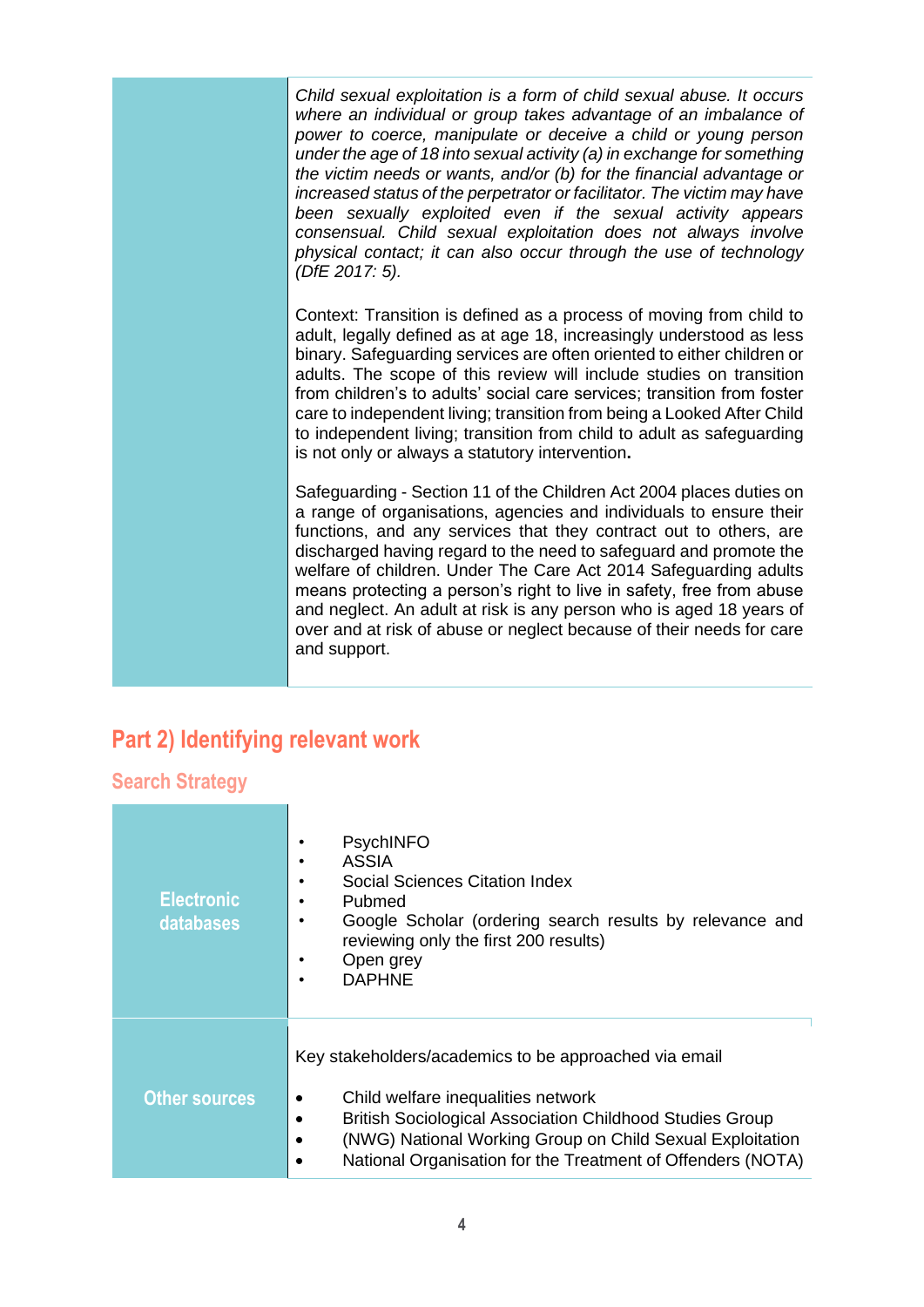|                                 | Universities of Bedford, Birmingham, Brunel, Cardiff,<br>Edinburgh, London Met, Middlesex, Queens, Sussex<br>End Violence against Women coalition<br><b>Family Rights Group</b><br>Women's Aid<br>Research in Practice<br>Key websites to be searched                                                                                                                                                                                                                                             |  |
|---------------------------------|---------------------------------------------------------------------------------------------------------------------------------------------------------------------------------------------------------------------------------------------------------------------------------------------------------------------------------------------------------------------------------------------------------------------------------------------------------------------------------------------------|--|
| <b>Key search terms</b>         | (Child OR "young people" OR youth OR adolescents OR Juveniles<br>OR teen* OR service user OR service-user) AND (abuse OR "sexual<br>abuse" OR exploitation OR neglect OR violence OR justice OR<br>prostitution OR trafficking OR "emotional abuse" OR pornography<br>OR "abuse images" OR Maltreatment OR harm OR criminal OR<br>trauma OR prostitution) AND (Transition OR transitional OR<br>lifespan) AND (Safeguarding OR protection OR planning OR<br>pathways OR support OR welfare needs) |  |
| <b>Draft search</b><br>strategy | will use the search string above and apply<br>We<br>the<br>inclusion/exclusion criteria stipulated below. Due to the qualitative<br>and broad nature of the review we will not apply any limiters.                                                                                                                                                                                                                                                                                                |  |

# **Study selection criteria**

|                           | <b>Study characteristics</b>                                                                                                                                                                                                                                                                                                                                                                                                                                                                                                             |  |  |
|---------------------------|------------------------------------------------------------------------------------------------------------------------------------------------------------------------------------------------------------------------------------------------------------------------------------------------------------------------------------------------------------------------------------------------------------------------------------------------------------------------------------------------------------------------------------------|--|--|
|                           | Young people aged 16-25 years<br>$\bullet$<br>Victims or Survivors of Child Sexual Exploitation (CSE)<br>$\bullet$<br>Have experienced child to adult transition                                                                                                                                                                                                                                                                                                                                                                         |  |  |
|                           | <b>Report characteristics</b>                                                                                                                                                                                                                                                                                                                                                                                                                                                                                                            |  |  |
| <b>Inclusion criteria</b> | Published in English language only<br>$\bullet$<br>Published from 1 January 2000 onwards<br>$\bullet$<br>Studies obtainable within 2 weeks<br>$\bullet$<br>UK literature first and then relevant international literature<br>$\bullet$<br>(report separately)<br>Peer reviewed plus grey literature from identified websites<br>$\bullet$<br>Snowballing to maximum number which can be read and<br>$\bullet$<br>analysed in timeframe<br>Maximum number that can be read and analysed in the<br>$\bullet$<br>available time $(n=100)$ . |  |  |
| <b>Exclusion criteria</b> | Non-European, Non-AUS/NZ and Non-North American<br>studies<br>Non-English language<br>٠<br>Published prior to 2000<br>٠<br>Studies which have been carried out unethically.                                                                                                                                                                                                                                                                                                                                                              |  |  |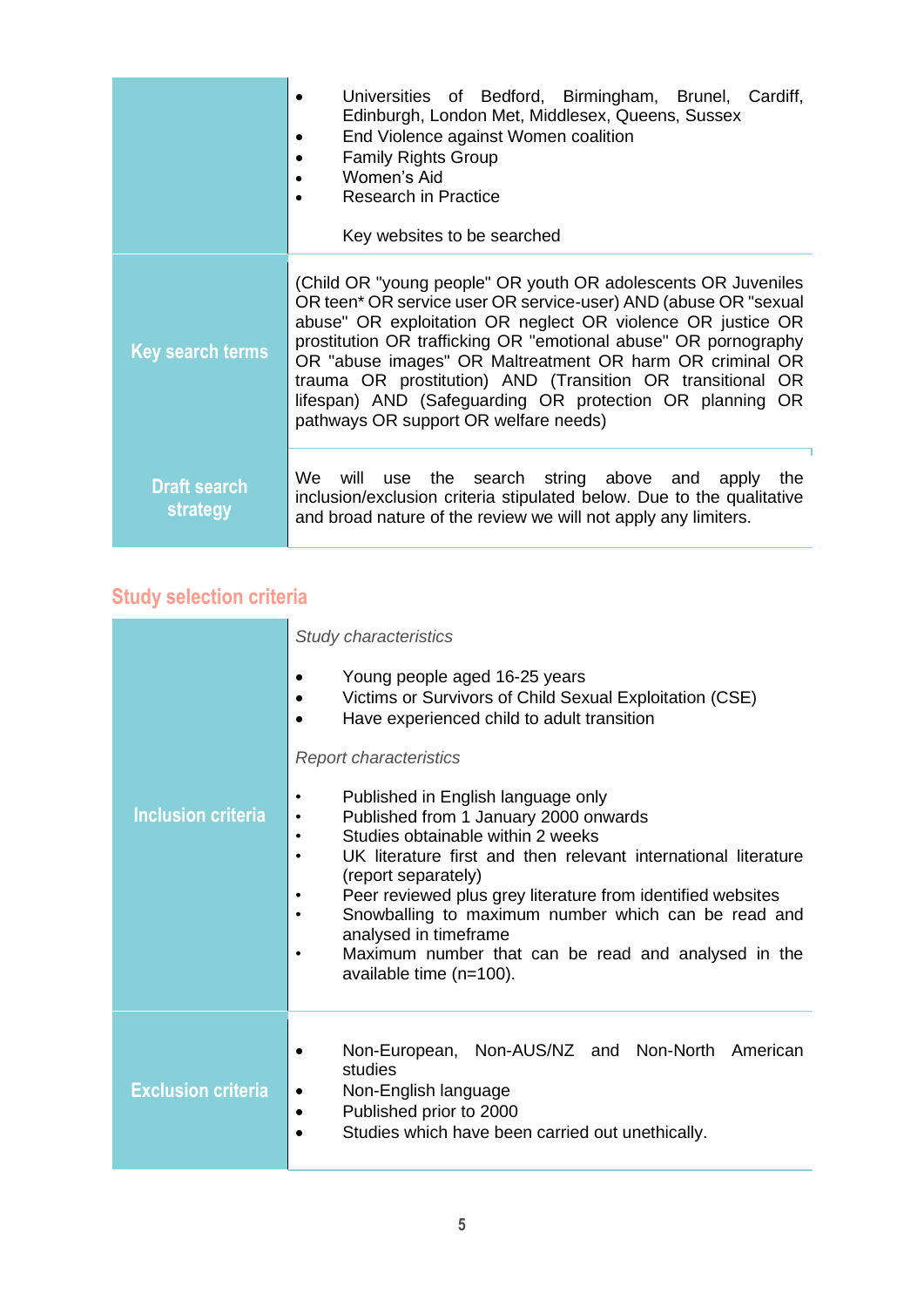| Toft will take the lead on performing the searches, gathering and<br>collating the master list, bringing together the results from all the<br>searches. Toft will then apply the broad inclusion/exclusion criteria<br>as specified above (e.g. publication date, language etc.).<br>Additionally, at this point any literature that is clearly not relevant will<br>be removed through examination of article titles. Brady and Toft will<br>then work to read the article abstracts to focus the included articles<br>further. At this stage the expertise of the whole team will be<br>accessed to assess the inclusion articles into what would be a final<br>'master list', based upon relevance towards the research questions.<br>Brady and Toft will distribute the selected articles amongst the team<br>(each article will be given to at least two members) who will assess<br>eligibility and begin the extraction process. Toft will retain the master<br>list to ensure that duplication does not occur. This will also allow for<br>the assessment of any repeating articles. |
|----------------------------------------------------------------------------------------------------------------------------------------------------------------------------------------------------------------------------------------------------------------------------------------------------------------------------------------------------------------------------------------------------------------------------------------------------------------------------------------------------------------------------------------------------------------------------------------------------------------------------------------------------------------------------------------------------------------------------------------------------------------------------------------------------------------------------------------------------------------------------------------------------------------------------------------------------------------------------------------------------------------------------------------------------------------------------------------------|
| Our methodological approach is inclusive of studies which report<br>empirical data. Studies outside of this will not be included in the<br>systematic review as they will not contain data for extraction. To<br>include such studies would result in a mixed methodology. Articles,<br>reports, policy briefings, reviews, grey literature that do not include<br>or report data are regarded as important to this review and will be<br>used to provide context to the systematic review.                                                                                                                                                                                                                                                                                                                                                                                                                                                                                                                                                                                                  |
|                                                                                                                                                                                                                                                                                                                                                                                                                                                                                                                                                                                                                                                                                                                                                                                                                                                                                                                                                                                                                                                                                              |

## **Study records**

|  | <b>Data collection</b>     | The team will use a standardised extraction sheet to tease out the<br>key findings from each article. This will ensure consistency of the<br>data across the research team. This approach has been successful<br>in our previous projects and compliments the meta-synthesis<br>approach we have used. Each member of the team will be given<br>guidance by Brady/Toft, including examples of how to use the<br>extraction sheet. The extraction sheet will allow the team to record<br>observations about the articles (including: methods used, key<br>findings, conclusions, ethical information, the participants) alongside<br>specific findings in relation to the research questions (and related<br>sub-questions) that have been highlighted. Such an approach<br>makes the process of writing and synthesising the report more<br>streamlined. |
|--|----------------------------|----------------------------------------------------------------------------------------------------------------------------------------------------------------------------------------------------------------------------------------------------------------------------------------------------------------------------------------------------------------------------------------------------------------------------------------------------------------------------------------------------------------------------------------------------------------------------------------------------------------------------------------------------------------------------------------------------------------------------------------------------------------------------------------------------------------------------------------------------------|
|  | Data management<br>process | The team will initially store results in Endnote. Endnote allows for<br>easy access (e.g. downloading) of title and abstract, whilst been able<br>to manage results from multiple sources. Throughout this process<br>result numbers will be logged for transparency and replicability. After<br>removal of obviously irrelevant articles and the first stage of<br>exclusion (by reading titles and abstracts for relevancy) the records<br>will be transferred to an Excel 'master list'. An excel list will allow for                                                                                                                                                                                                                                                                                                                                 |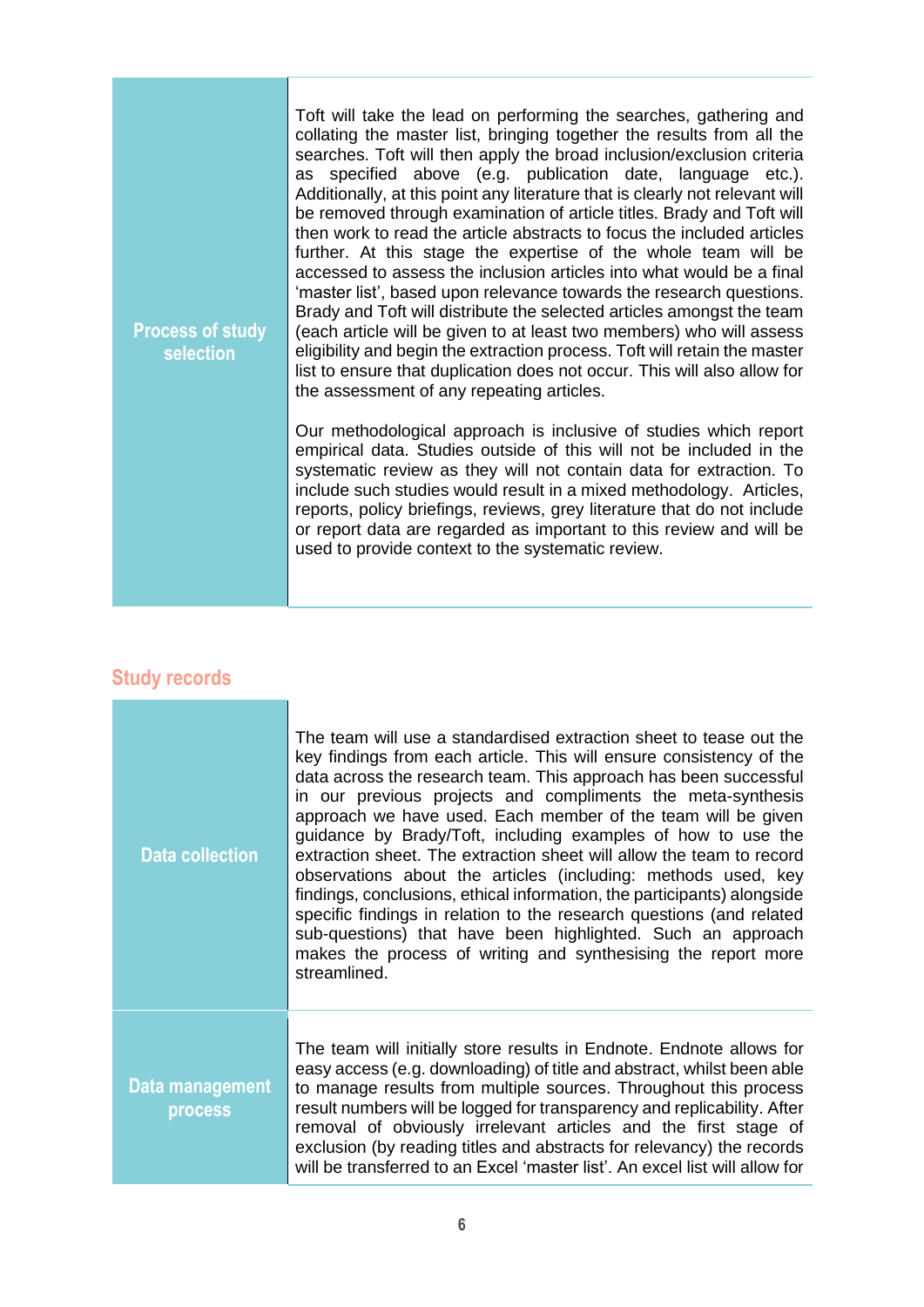|                                       | easier access across the team. Toft will be responsible for holding<br>this master list and collecting completed extraction forms.                                                                                                                                                                     |
|---------------------------------------|--------------------------------------------------------------------------------------------------------------------------------------------------------------------------------------------------------------------------------------------------------------------------------------------------------|
| <b>Data items</b>                     | As the review is qualitative in nature the team will focus upon the<br>research questions in relation to the data. In practice this means that<br>the following 'variables' will be collected:<br>- Participants<br>- Research methods<br>- Key findings<br>- Conclusions<br>- Implications for the UK |
| <b>Outcomes and</b><br>prioritisation | - The review will deliver clear articulation of what qualitative research<br>tells us about responses within children's and adults' social care,<br>and other agencies, to safeguarding sexually exploited children,<br>young people and young adults aged 16-25.                                      |
|                                       | - A robust assessment of transition experiences and outcomes for<br>young people and young adults that have experienced sexual<br>exploitation, including identification of constraints to successful<br>transition.                                                                                   |
|                                       | - Increased understanding of challenges in this area of social care<br>practice and opportunities for change, through identification of ways<br>of aligning safeguarding and support for children, young people and<br>young adults.                                                                   |

# **Part 3) Risk of bias assessment**

| <b>Risk of bias</b><br>assessment criteria   | We will use Critical Appraisal Skills Programme (CASP, 2017)<br>principles and template for qualitative research to assess bias and<br>validity of studies. This will be undertaken at the study and outcome<br>level.<br>https://casp-uk.net/casp-tools-checklists/                |
|----------------------------------------------|-------------------------------------------------------------------------------------------------------------------------------------------------------------------------------------------------------------------------------------------------------------------------------------|
| <b>Purpose of risk of</b><br>bias assessment | As the articles collected will be qualitative, measuring potential risk<br>of bias is important when presenting the synthesised report. It will<br>allow us to preface any arguments within the context of the way in<br>which studies gathered, analysed and presented their data. |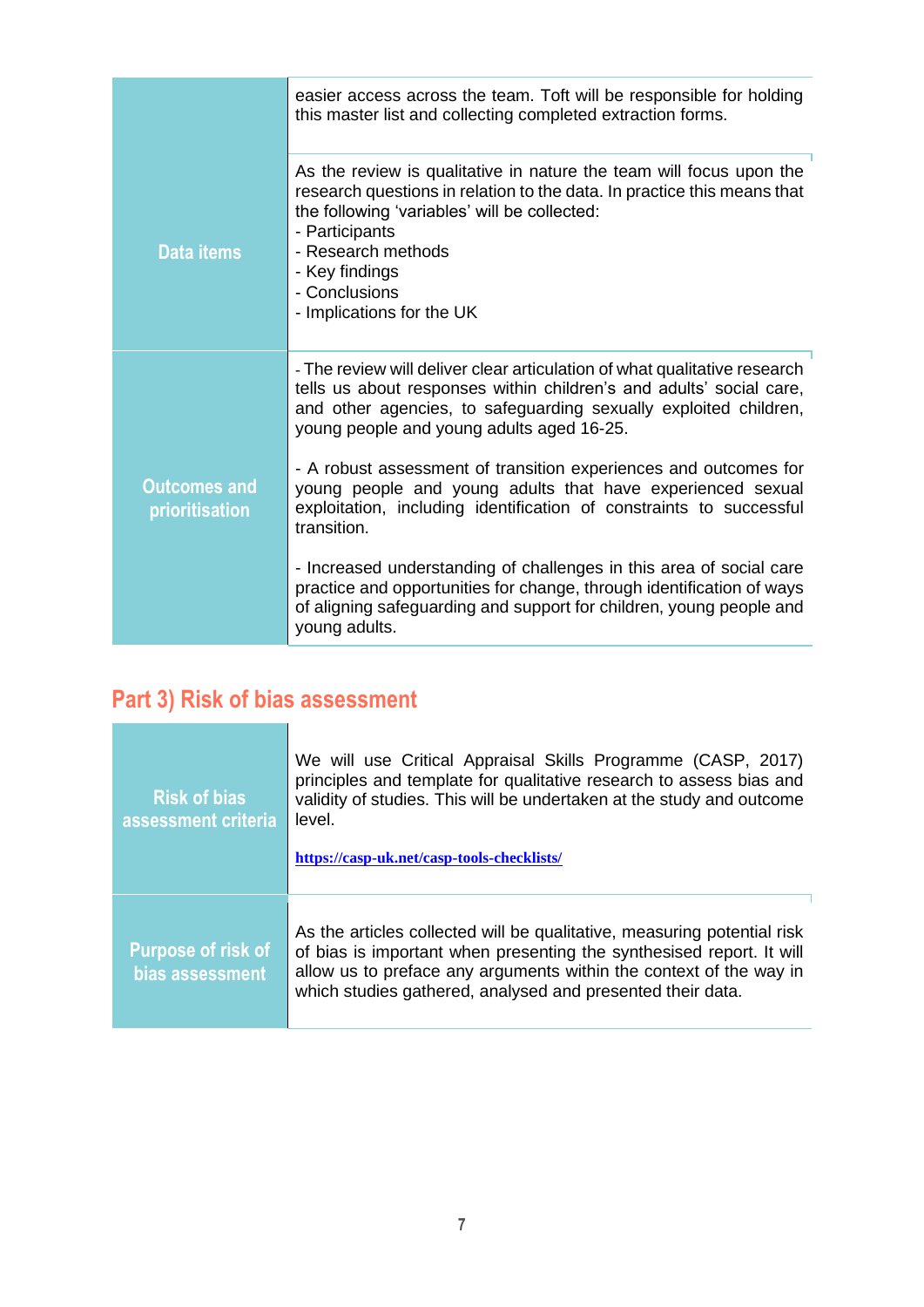## **Part 4) Summarising the evidence**

| <b>Data synthesis</b>                            | Qualitative data will be synthesised using a combination of a meta-<br>aggregation and thematic synthesis approach, informed by the<br>research team's previous reviews and the approach outlined by the<br>Joanna Briggs Institute. This will involve the aggregation and synthesis<br>of findings to generate a set of statements that represent that<br>aggregation, through assembling the findings and categorizing these<br>findings on the basis of similarity in meaning. In essence, such an<br>approach is similar to a thematic synthesis, where patterns and<br>occurrences are logged in order to understand the key messages<br>emerging from the body of literature.                                                                                                                                                                                                                                         |
|--------------------------------------------------|-----------------------------------------------------------------------------------------------------------------------------------------------------------------------------------------------------------------------------------------------------------------------------------------------------------------------------------------------------------------------------------------------------------------------------------------------------------------------------------------------------------------------------------------------------------------------------------------------------------------------------------------------------------------------------------------------------------------------------------------------------------------------------------------------------------------------------------------------------------------------------------------------------------------------------|
|                                                  | Such categories are then subjected to a synthesis in order to produce<br>a single comprehensive set of synthesized findings. This clear<br>presentation can be used as a basis for evidence-based practice. The<br>findings will be presented in thematic narrative form.                                                                                                                                                                                                                                                                                                                                                                                                                                                                                                                                                                                                                                                   |
| <b>Confidence in</b>                             | As the research is qualitative and we will be aggregating and<br>synthesising the findings in a thematic fashion, an adapted form of<br>GRADE will need to be used. As a result we will use GRADE-CERQual,<br>which we feel is the more robust and widely used tool to measure<br>confidence in evidence.                                                                                                                                                                                                                                                                                                                                                                                                                                                                                                                                                                                                                   |
| cumulative<br>evidence                           | GRADE-CERQual focuses upon four main aspects: Methodological<br>limitations, relevance, coherence, data adequacy. The team will grade<br>the confidence of these individually and then collectively for the<br>included articles, as per the guidance for using GRADE-CERQual. For<br>ease of reporting and collation the assessments will be included in the<br>data extraction sheet.                                                                                                                                                                                                                                                                                                                                                                                                                                                                                                                                     |
| <b>Reporting and</b><br>interpreting<br>findings | The final report will address the research questions and be structured<br>in such a way as to be of use to researchers, commissioners of<br>services, policy makers and all with an interest in this field of child and<br>adult social care practice. The report findings will aim to increase<br>understanding of the transition process for children, young people and<br>young adults who have experienced CSE. Complete details of each<br>study, including methodology, sample size, diversity, recruitment and<br>key findings and recommendations will be included. A complete list of<br>all excluded studies will also be provided. We will clearly define each<br>stage of the review process and inclusion/exclusion criteria in order to<br>aid interpretation of the findings. Implications for future research and<br>policy will be considered. A full bibliographical references list will be<br>included. |

## **Registration**

This systematic review has been registered with OSF on 101220, registration link [https://osf.io/78edk/.](https://osf.io/78edk/)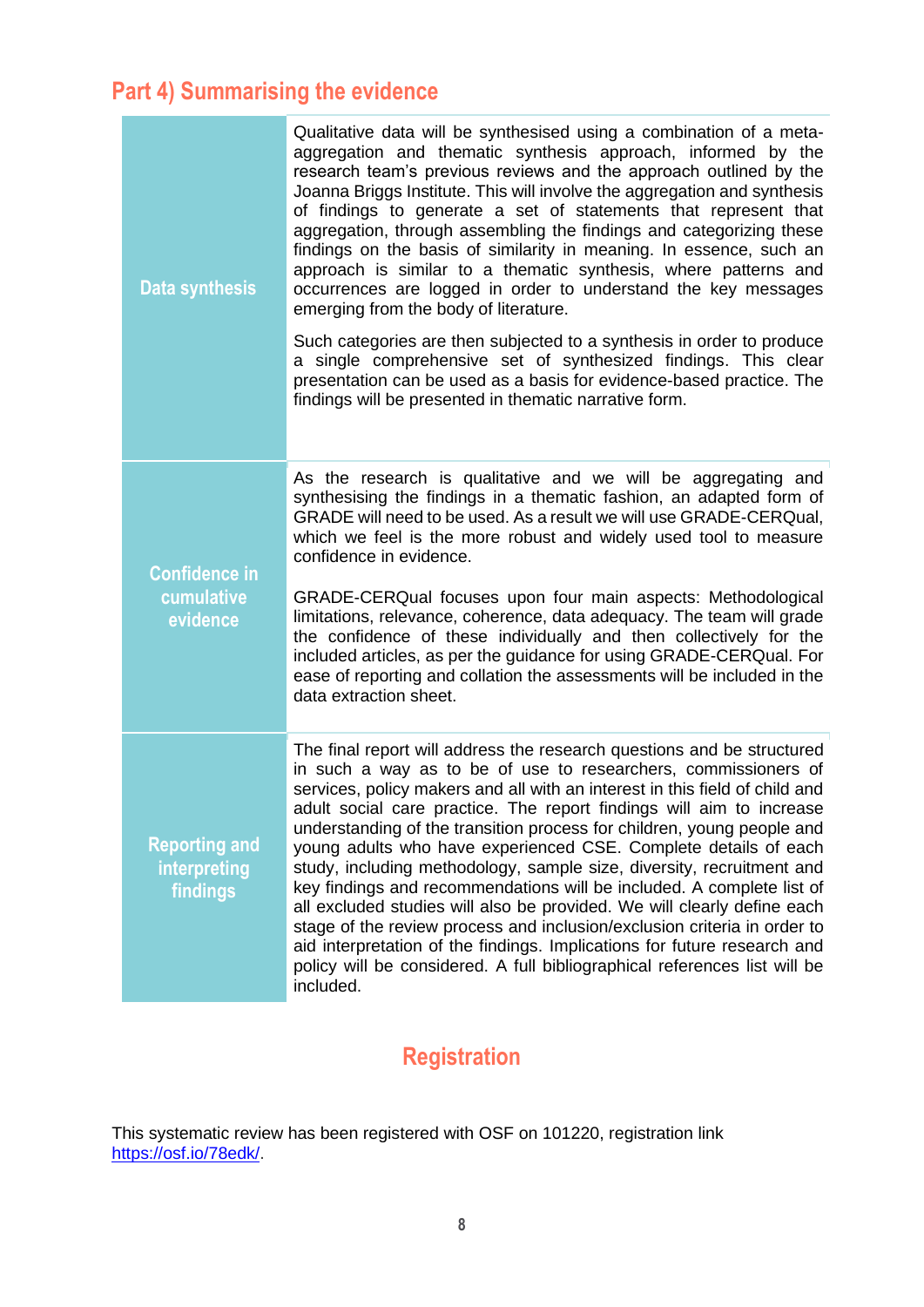#### **Personnel**

- Dr Geraldine Brady (PI), Associate Professor Social Work, Nottingham Centre for Children, Young People and Families, Nottingham Trent University will lead the review, oversee delivery and liaise with WWCSC.
- Dr Alex Toft (Co-PI), Research Fellow, Nottingham Centre for Children, Young People and Families, Nottingham Trent University. Alex is a trained Joanna Briggs Institute systematic reviewer and will co-lead on design of the search strategy, provide guidance to the RA, be a second member reviewer, contribute to analysing, synthesising and writing up the final review.
- Researcher Najiha Alam, researcher in Health Sciences (MSc 2019, Distinction) with training in systematic reviewing, including PRISMA guidelines. The literature searching will be conducted by Najiha, she will obtain copies of the papers that meet inclusion criteria, extract and record data. Najiha will work closely with Dr Brady and Dr Toft to synthesise findings and draft the systematic review.
- Professor Pam Alldred Nottingham Trent University, is an expert in gender-based violence and young people. Pam will advise on definitions and methods, in the context of the wider field of sexual and gender-based violence and recognition of international differences in legal definitions and approaches (Alldred & Biglia 2015) and contribute to writing the final review.
- Dr Geraldine Brown Consultant on race, diversity and inclusion, Assistant Professor, Coventry University. Dr Brown will support the project in identifying gaps relating to marginalised groups, drawing on her expertise and networks on race, diversity and inclusion.
- Professor Carrie Paechter Director of Nottingham Centre for Children, Young People and Families *-* will comment on the review definitions, methods and draft review before final publication.

| <b>Dates</b> | <b>Activity</b>                                                                                                         | <b>Staff responsible/</b><br>leading |
|--------------|-------------------------------------------------------------------------------------------------------------------------|--------------------------------------|
| 24/7/2020    | Draft protocol submitted to WWCSC for review                                                                            | GB/AT                                |
| 13/11/2020   | Final systematic review protocol completed, with feedback<br>incorporated, ready for publishing on WWCSC website        | AT/GB                                |
| 10/12/2020   | Protocol published on the Open Science Framework (OSF)                                                                  | AT/GB                                |
| 22/03/2021   | Draft of the final systematic review submitted to WWCSC<br>for peer review                                              | <b>GB/Full Team</b>                  |
| 20/04/2021   | Final systematic review, with peer reviewer's feedback<br>incorporated, submitted to WWCSC for publishing on<br>website | <b>GB/Full Team</b>                  |

### **Timeline**